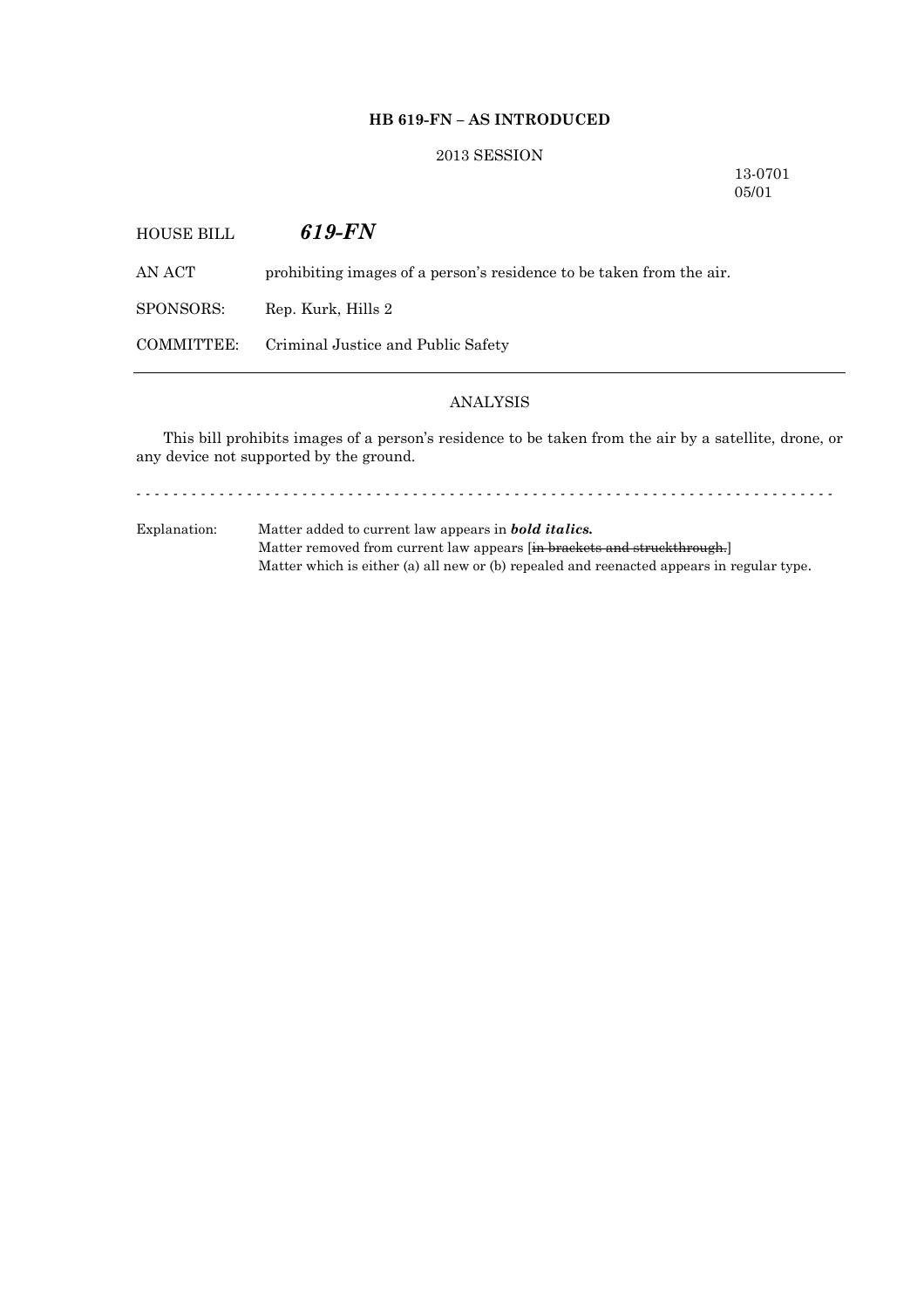### **HB 619-FN – AS INTRODUCED**

#### STATE OF NEW HAMPSHIRE

*In the Year of Our Lord Two Thousand Thirteen*

AN ACT prohibiting images of a person's residence to be taken from the air.

*Be it Enacted by the Senate and House of Representatives in General Court convened:*

1 New Paragraph; Violation of Privacy; Prohibition on Aerial Images of Residence. Amend1 RSA 644:9 by inserting after paragraph IV the following new paragraph:2

IV-a. A person is guilty of a class A misdemeanor if such person knowingly creates or assists3 in creating an image of the exterior of any residential dwelling in this state where such image is4 5 created by or with the assistance of a satellite, drone, or any device that is not supported by the ground. This prohibition shall not apply where the image does not reveal forms identifiable as6 human beings or man-made objects. In this paragraph, "dwelling" means any building, structure, or7 portion thereof which is occupied as, or designed or intended for occupancy as, a residence by one or8 9 more individuals.

10 2 Exception. Amend RSA 644:9, V to read as follows:

11 V. Paragraphs I [and], II *and IV-a* shall not be construed to impair or limit any otherwise lawful activities of law enforcement personnel, nor are paragraphs  $\iota$  [and*]*, II **and** IV-a intended to limit employees of governmental agencies or other entities, public or private, who, in the course and13 scope of their employment and supported by articulable suspicion, attempt to capture any type of14 visual image, sound recording, or other physical impression of a person during an investigation,15 16 surveillance, or monitoring of conduct to obtain evidence of suspected illegal activity, the suspected 17 violation of any administrative rule or regulation, a suspected fraudulent insurance claim, or any 18 other suspected fraudulent conduct or activity involving a violation of law, or pattern of business practices adversely affecting the public health or safety.19

20 3 Effective Date. This act shall take effect January 1, 2014.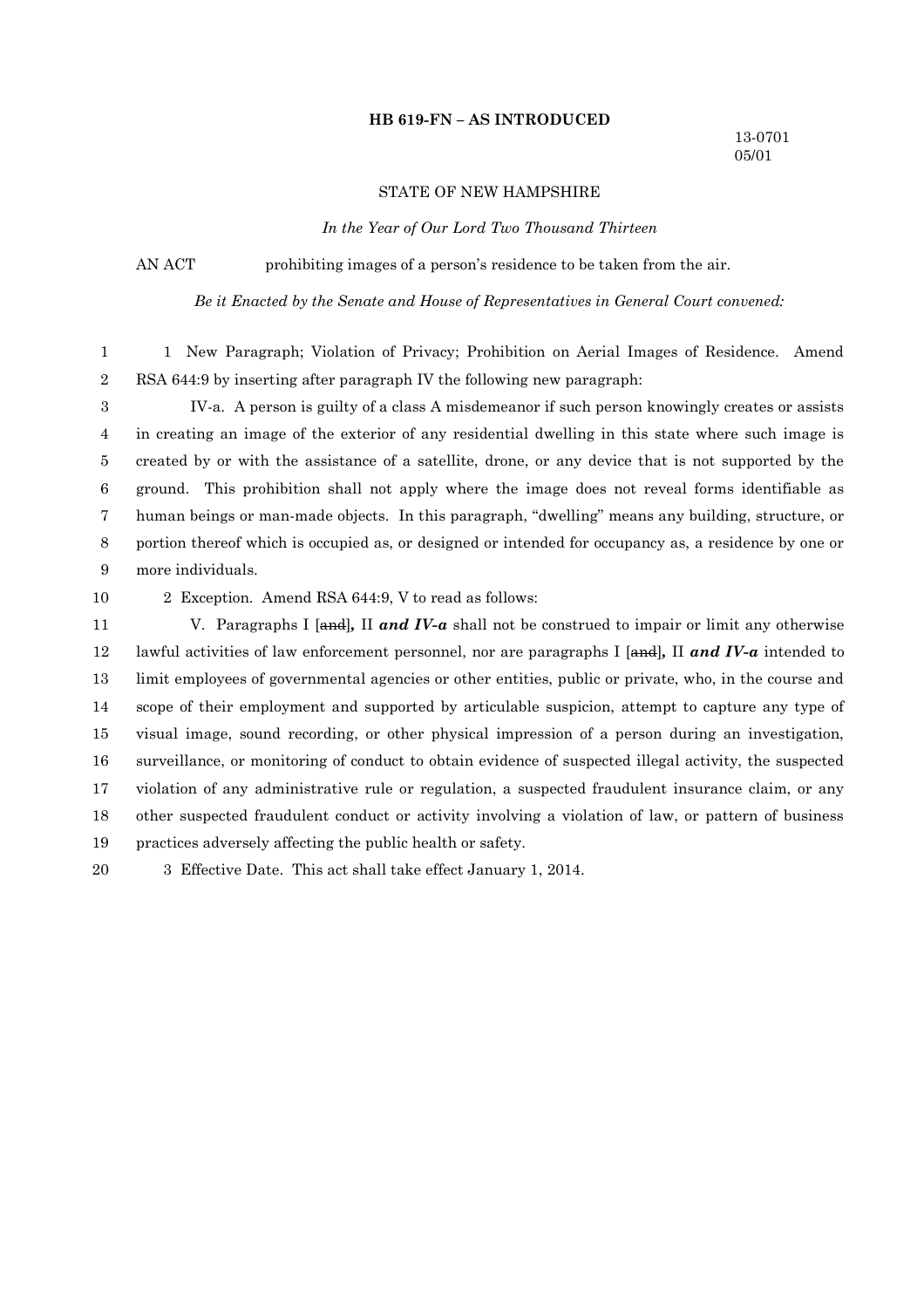LBAO 13-0701 01/23/13

## **HB 619-FN - FISCAL NOTE**

AN ACT prohibiting images of a person's residence to be taken from the air.

### **FISCAL IMPACT:**

The Judicial Branch, Judicial Council, and New Hampshire Municipal Association state this bill, **as introduced**, may increase state and county expenditures by an indeterminable amount in FY 2014 and each year thereafter. There will be no fiscal impact on local expenditures, or state, county, and local revenue.

### **METHODOLOGY:**

The Judicial Branch states this bill would add RSA 644:9, IV-a to prohibit images of person's residence to be taken from the air by a satellite, drone, or any device not supported by the ground. Violations of this prohibition are a class A misdemeanor. The Branch has no information to estimate how many cases would be impacted by this bill to determine the fiscal impact on expenditures but does have information on the cost for processing class A misdemeanors. All costs are estimated based on case weight information from the last needs assessment completed in 2005. The Branch states a class A misdemeanor will cost \$62.71 per case in FY 2014 and \$64.40 per case in FY 2015 and each year thereafter. However, if a single case were to be appealed to the New Hampshire Supreme Court, the fiscal impact would be in excess of \$10,000.

The Judicial Council states this bill may result in an indeterminable increase in general fund expenditures. The Council states if an individual is found to be indigent, the flat fee of \$275 per misdemeanor is charged by a public defender or contract attorney. If an assigned counsel attorney is used the fee is \$60 per hour with a cap of \$1,400 for a misdemeanor. The Council also states additional costs could be incurred if an appeal is filed. The public defender, contract attorney and assigned counsel rates for Supreme Court appeals is \$2,000 per case, with many assigned counsel attorneys seeking permission to exceed the fee cap. Requests to exceed the fee cap are seldom granted. Finally, expenditures would increase if services other than counsel are requested and approved by the court during the defense of a case or during an appeal.

The New Hampshire Association of Counties states to the extent more individuals are charged, convicted, and sentenced to incarceration in a county correctional facility, the counties will have increased expenditures. The Association is unable to determine the number of individuals who